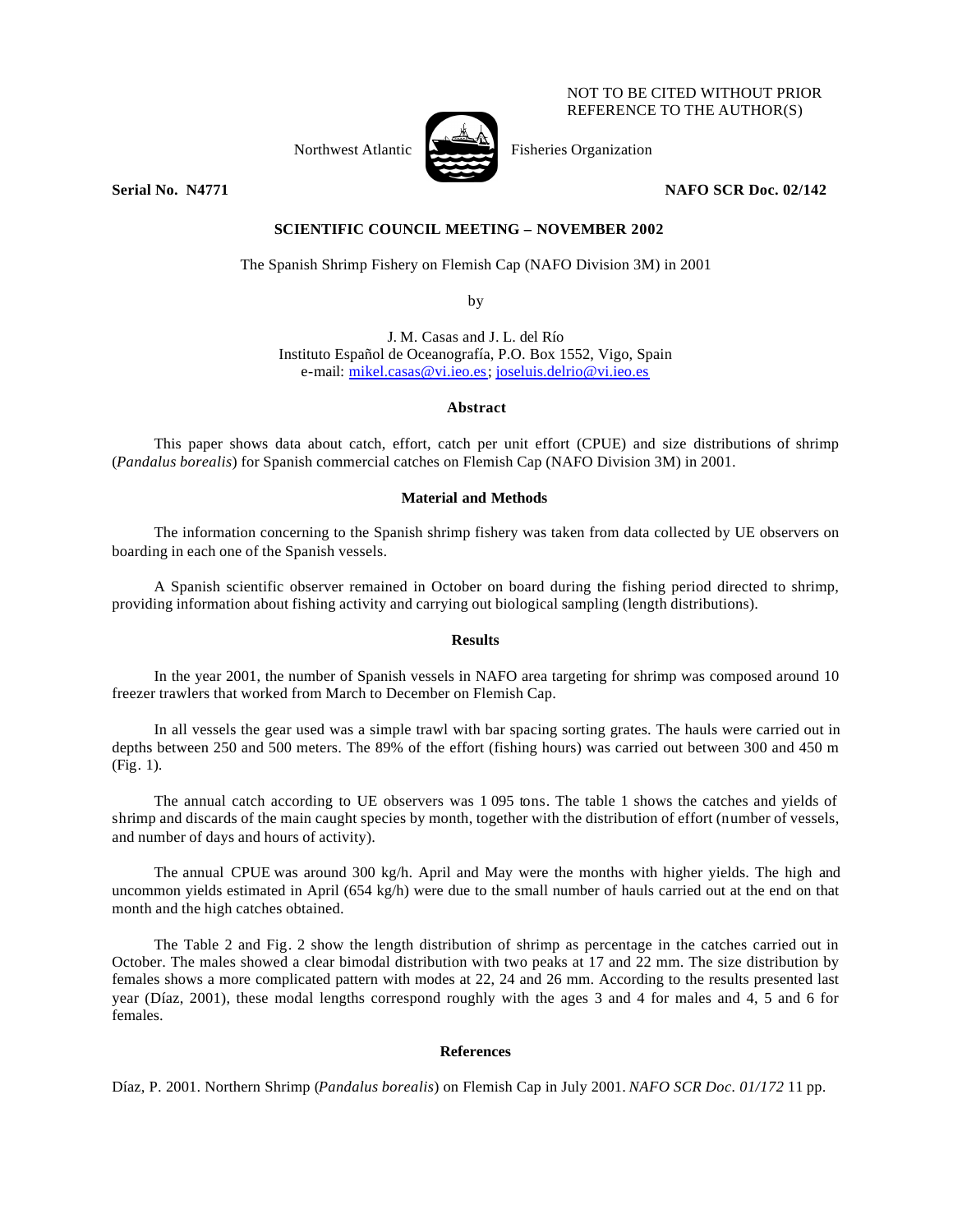| <b>SPECIES</b>             | Jan | Feb | Mar   | Apr   | <b>May</b> | Jun    | Jul   | Aug            | <b>Sept</b> | Oct    | <b>Nov</b> | Dec   | <b>Total</b> |
|----------------------------|-----|-----|-------|-------|------------|--------|-------|----------------|-------------|--------|------------|-------|--------------|
| <b>SHRIMP</b>              |     |     | 24881 | 33627 | 175964     | 247754 | 41449 | 95832          | 46159       | 237167 | 153448     | 38510 | 1094791      |
| <b>REDFISH</b>             |     |     |       |       | 78         | 1202   | 317   |                |             | 2903   | 6027       | 705   | 11232        |
| <b>AMERICAN PLAICE</b>     |     |     |       |       |            |        |       |                |             | 1068   |            |       | 1068         |
| <b>WHITE HAKE</b>          |     |     |       |       |            |        |       |                |             | 357    | 345        | 50    | 752          |
| <b>EELPOUTS</b>            |     |     |       |       | 10         | 150    |       |                |             | 565    |            |       | 725          |
| <b>SILVER HAKE</b>         |     |     |       |       |            | 390    |       |                |             |        |            |       | 390          |
| <b>SKATES</b>              |     |     |       |       |            | 21     |       |                |             |        | 185        | 25    | 231          |
| <b>SANDEELS</b>            |     |     |       |       |            |        |       |                |             | 227    |            |       | 227          |
| <b>ROUGHHEAD GRENADIER</b> |     |     |       |       |            |        |       |                |             |        | 217        | 5     | 222          |
|                            |     |     |       |       |            |        |       |                |             |        |            |       |              |
| Number of vessels          |     |     |       |       | 5          | 6      | 3     | $\overline{2}$ |             | 3      | 3          | 2     | 10           |
| Fishing days               |     |     | 5     | 3     | 22         | 41     | 10    | 25             | 8           | 37     | 39         | 7     | 182          |
| Fishing hours              |     |     | 73    | 51    | 435        | 768    | 181   | 460            | 148         | 734    | 731        | 140   | 3722         |
| CPUE Shrimp (kg/h)         |     |     | 340   | 654   | 405        | 323    | 229   | 208            | 312         | 323    | 210        | 275   | 294          |

Table 1. Estimated catches (kg), effort and CPUE (kg/h) from UE observers by month of the Spanish trawl fleet directed to shrimp fishery on Flemish Cap (NAFO Div. 3M) in 2001.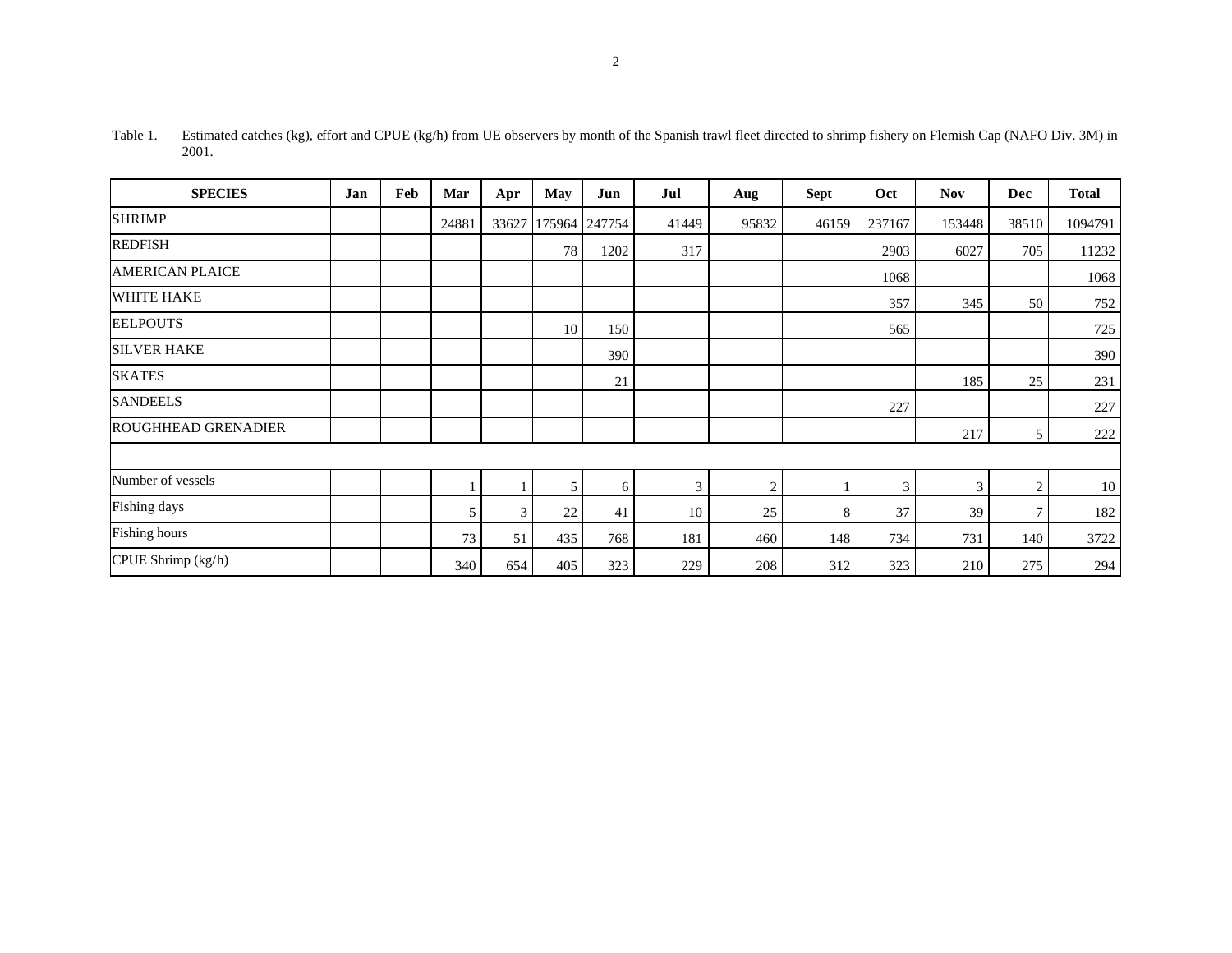| <b>Length Class (mm)</b> | <b>Males</b> | <b>Females</b> | <b>Total</b> |  |  |  |  |
|--------------------------|--------------|----------------|--------------|--|--|--|--|
| 13,5                     | 0,02         |                | 0,01         |  |  |  |  |
| 14                       |              |                |              |  |  |  |  |
| 14,5                     | 0,02         | 0,00           | 0,01         |  |  |  |  |
| 15                       | 0,10         | 0,13           | 0,11         |  |  |  |  |
| 15,5                     | 0,39         | 0,29           | 0,36         |  |  |  |  |
| 16                       | 1,42         | 0,60           | 1,19         |  |  |  |  |
| 16,5                     | 1,20         | 0,25           | 0,94         |  |  |  |  |
| 17                       | 11,69        | 0,65           | 8,62         |  |  |  |  |
| 17,5                     | 2,54         | 1,22           | 2,17         |  |  |  |  |
| 18                       | 3,25         | 0,78           | 2,56         |  |  |  |  |
| 18,5                     | 1,53         | 0,70           | 1,30         |  |  |  |  |
| 19                       | 2,85         | 0,84           | 2,29         |  |  |  |  |
| 19,5                     | 2,76         | 1,34           | 2,37         |  |  |  |  |
| $20\,$                   | 4,81         | 1,45           | 3,87         |  |  |  |  |
| 20,5                     | 3,38         | 1,34           | 2,82         |  |  |  |  |
| 21                       | 11,88        | 1,68           | 9,05         |  |  |  |  |
| 21,5                     | 10,59        | 1,41           | 8,04         |  |  |  |  |
| 22                       | 21,12        | 4,68           | 16,56        |  |  |  |  |
| 22,5                     | 10,62        | 3,61           | 8,68         |  |  |  |  |
| 23                       | 10,65        | 9,12           | 10,23        |  |  |  |  |
| 23,5                     | 3,15         | 11,98          | 5,60         |  |  |  |  |
| 24                       | 3,75         | 14,47          | 6,73         |  |  |  |  |
| 24,5                     | 0,60         | 10,87          | 3,45         |  |  |  |  |
| 25                       | 0,34         | 14,05          | 4,15         |  |  |  |  |
| 25,5                     | 0,00         | 6,30           | 1,75         |  |  |  |  |
| 26                       | 0,07         | 7,28           | 2,07         |  |  |  |  |
| 26,5                     | 0,00         | 2,57           | 0,71         |  |  |  |  |
| 27                       | 0,00         | 1,32           | 0,37         |  |  |  |  |
| 27,5                     | 0,00         | 0,56           | 0,16         |  |  |  |  |
| 28                       | 0,00         | 0,22           | 0,06         |  |  |  |  |
| 28,5                     | 0,00         | 0,19           | 0,05         |  |  |  |  |
| Sampled Catch (kg)       | 21925        |                |              |  |  |  |  |
| Sampled Hauls            | 16           |                |              |  |  |  |  |
| Indiv. measured          | 3479         |                |              |  |  |  |  |

Table 2. Length distribution of Shrimp as percentage from sampled Spanish catches in October on Flemish Cap (NAFO Div. 3M).